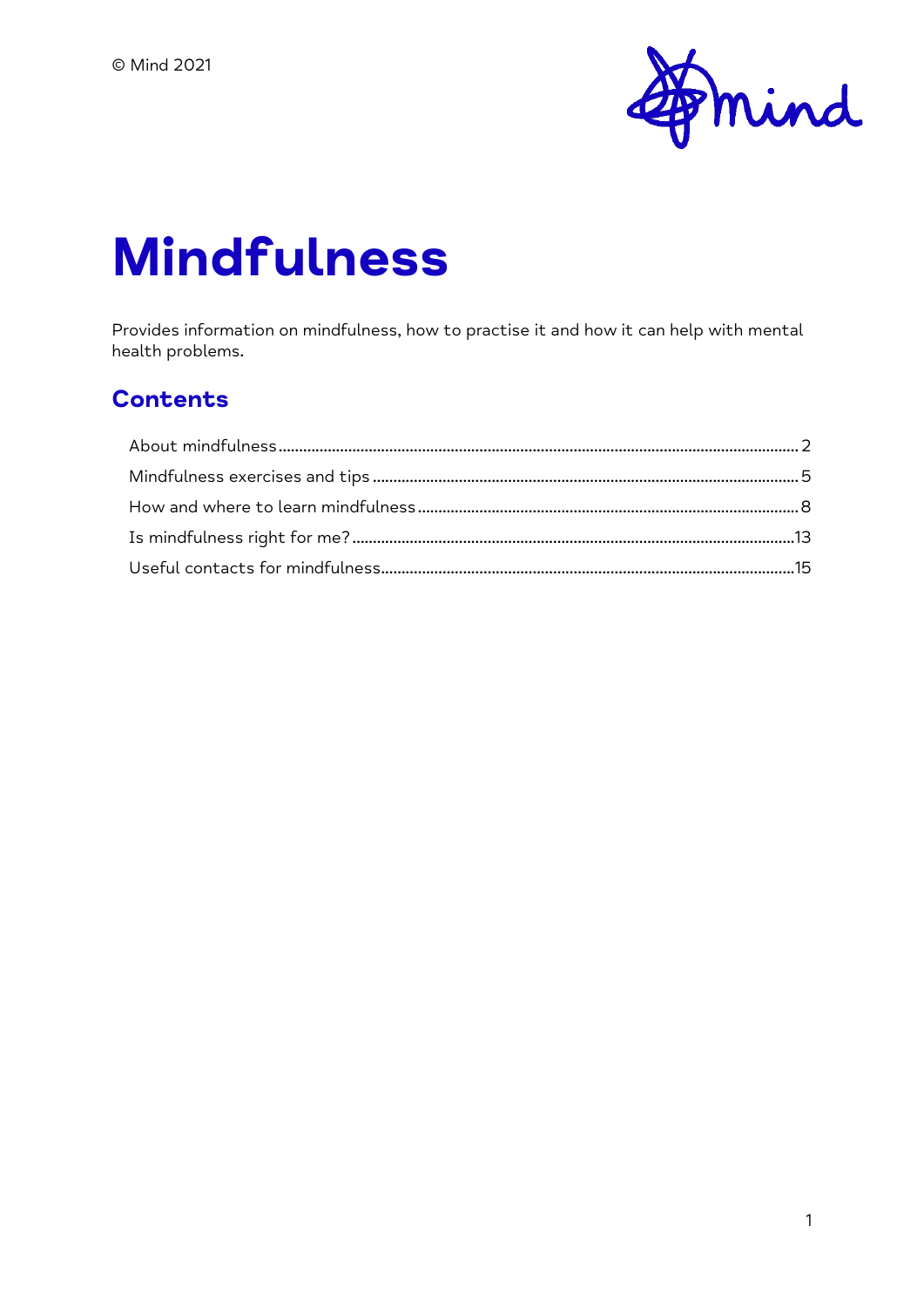# <span id="page-1-0"></span>**About mindfulness**

To give you an introduction to mindfulness, this page covers:

- [What is mindfulness?](https://www.mind.org.uk/information-support/drugs-and-treatments/mindfulness/about-mindfulness/#WhatIsMindfulness)
- [How does mindfulness work?](https://www.mind.org.uk/information-support/drugs-and-treatments/mindfulness/about-mindfulness/#HowDoesMindfulnessWork)
- [Can mindfulness help treat mental health problems?](https://www.mind.org.uk/information-support/drugs-and-treatments/mindfulness/about-mindfulness/#CanMindfulnessHelpTreatMentalHealthProblems)

## **What is mindfulness?**

Mindfulness is a technique you can learn which involves noticing what's happening in the present moment, without judgement. You might take notice and be aware of your mind, body or surroundings. The technique has roots in Buddhism and meditation, but you don't have to be spiritual, or have any particular beliefs, to try it.

Mindfulness aims to help you:

- become more self-aware
- feel calmer and less stressed
- feel more able to choose how to respond to your thoughts and feelings
- cope with difficult or unhelpful thoughts
- be kinder towards yourself.

**"Mindfulness is a skill. It requires work like any therapy, and requires practice like any skill. It isn't a shortcut and courses only set the scene, but I find it enjoyable and rewarding. Most of all I find it brings some peace into my life."**

#### **What's it like to practise mindfulness?**

In this video, Rebecca, a mindfulness teacher, explains her understanding of mindfulness. This video is five minutes and twenty-one seconds long.

Watch the video [on YouTube](https://youtu.be/VAl7jnV5FiY)

[Read a transcript of the video](https://www.mind.org.uk/media/9585/mindfulness-what-is-mindfulness-video-transcription.pdf)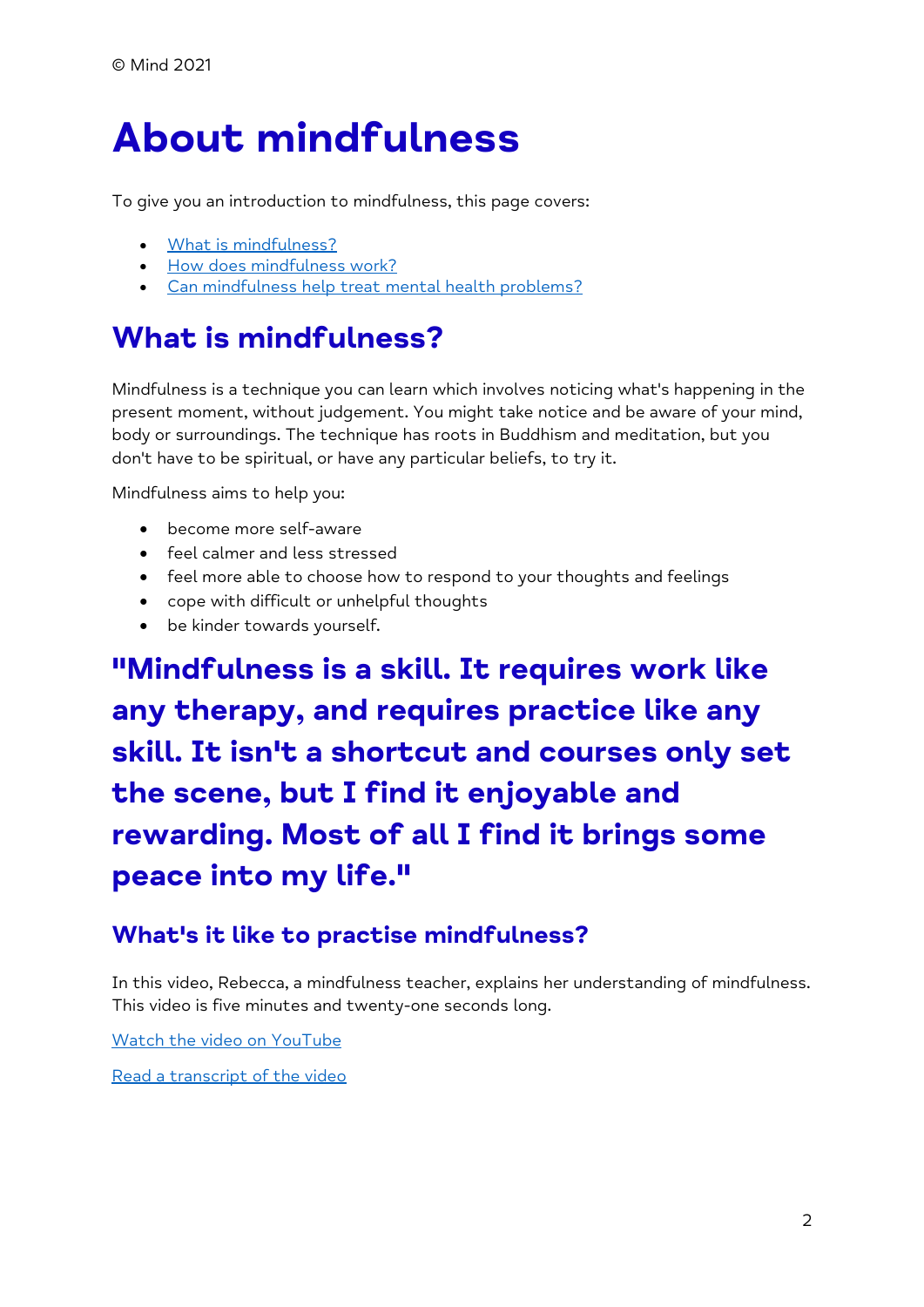### **How does mindfulness work?**

Mindfulness works by taking your focus to the present moment and away from other thoughts.

The way we think, and what we think about, can affect how we feel and act. For example, if you think or worry a lot about upsetting past or future events, you might often feel sad or anxious.

It is understandable to want to stop thinking about difficult things. But trying to get rid of upsetting thoughts can often make us think about them even more.

The theory behind mindfulness is that by using [various techniques](https://www.mind.org.uk/information-support/drugs-and-treatments/mindfulness/mindfulness-exercises-tips/) to bring your attention to the present, you can:

- **Notice how thoughts come and go in your mind.** You may learn that they don't have to define who you are, or your experience of the world, and that you can let go of them.
- **Notice what your body is telling you.** For example, you might feel tension or anxiety in your body, such as a fast heartbeat, tense muscles or shallow breathing.
- **Create space between you and your thoughts.** With this space, you can reflect on the situation and react more calmly.

For more information on how mindfulness works, see the [Oxford Mindfulness Centre](http://oxfordmindfulness.org/)  [website.](http://oxfordmindfulness.org/) This organisation also provides [free online mindfulness sessions.](https://www.oxfordmindfulness.org/free-online-mindfulness-course-sessions/)

# **"When I feel anxiety building, mindfulness helps me to keep calm by becoming more in touch with the situation."**

# **Can mindfulness help treat mental health problems?**

Studies show that practising mindfulness can help to manage common mental health problems like [depression,](https://www.mind.org.uk/information-support/types-of-mental-health-problems/depression/about-depression/) [anxiety](https://www.mind.org.uk/information-support/types-of-mental-health-problems/anxiety-and-panic-attacks/about-anxiety/) and feelings of [stress.](https://www.mind.org.uk/information-support/types-of-mental-health-problems/stress/what-is-stress/)

There is some evidence that mindfulness could help with more complex mental health conditions, such as [psychosis](https://www.mind.org.uk/information-support/types-of-mental-health-problems/psychosis/about-psychosis/) and [bipolar disorder.](https://www.mind.org.uk/information-support/types-of-mental-health-problems/bipolar-disorder/about-bipolar-disorder/) But more research is needed in this area.

You might find mindfulness very helpful. Or you might feel like it doesn't work or makes you feel worse. It's important to do what works for you and your mental health. You can also talk to your doctor about what kinds of treatments might suit you best. You might find trying mindfulness is useful while waiting to receive other types of treatment.

For more information, see our page on [deciding if mindfulness is right for you.](https://www.mind.org.uk/information-support/drugs-and-treatments/mindfulness/is-mindfulness-right-for-me/)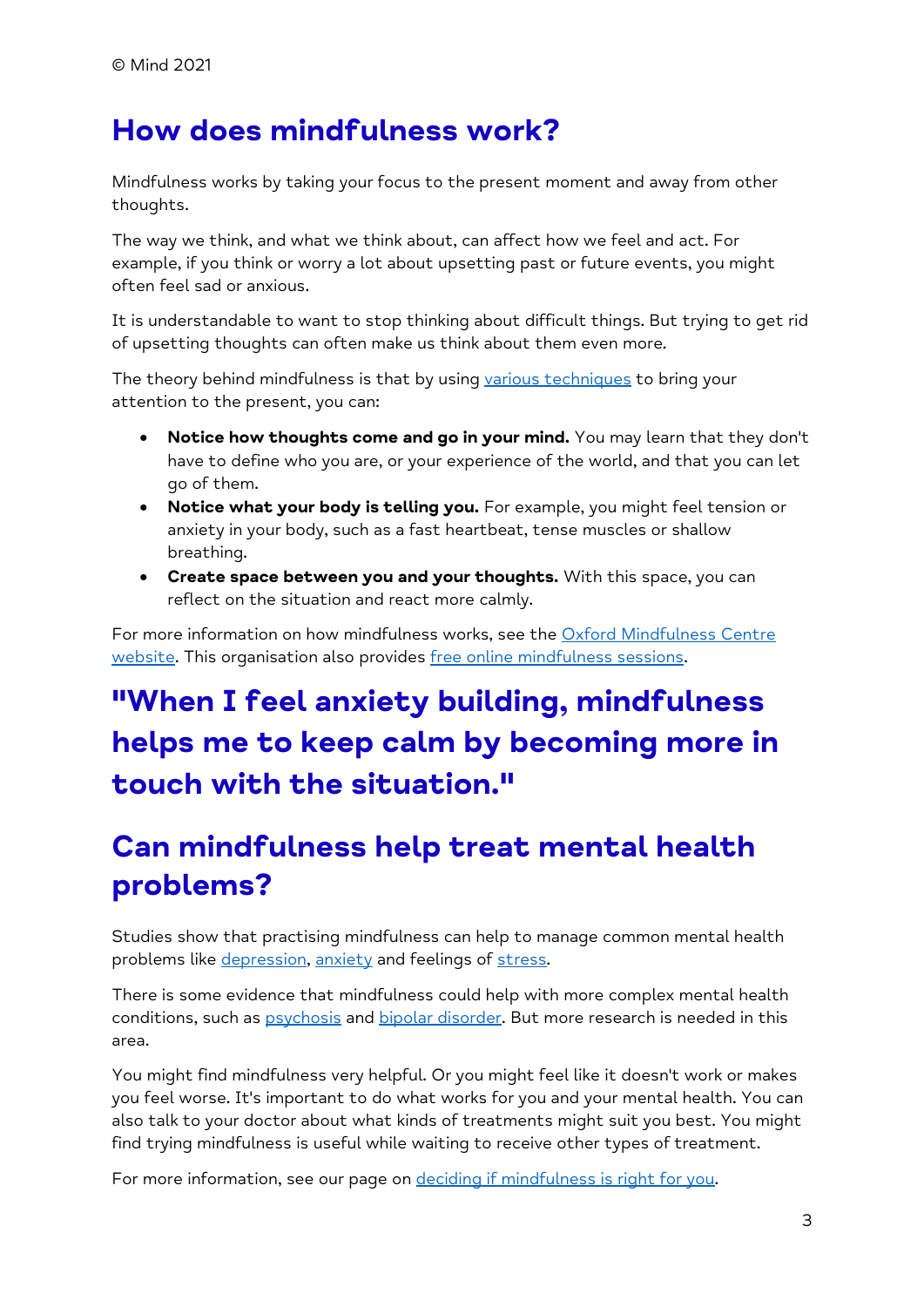In some cases, the [National Institute of Health and Clinical Excellence \(NICE\)](https://www.nice.org.uk/) recommends some structured [mindfulness-based therapies](https://www.mind.org.uk/information-support/drugs-and-treatments/mindfulness/how-to-learn-mindfulness/#FormalMindfulnessCoursesMBCTAndMBSR) which have been developed to treat mental health problems.

However, NICE does not recommend using mindfulness-based treatments for social [anxiety.](https://www.mind.org.uk/information-support/types-of-mental-health-problems/anxiety-and-panic-attacks/anxiety-disorders/) This is because there's not enough evidence that it's effective.

**"Mindfulness does help me with my mental health issues. It's not the cure and it won't work every single time, but it has helped me to alleviate anxiety and depression by centring my thoughts."**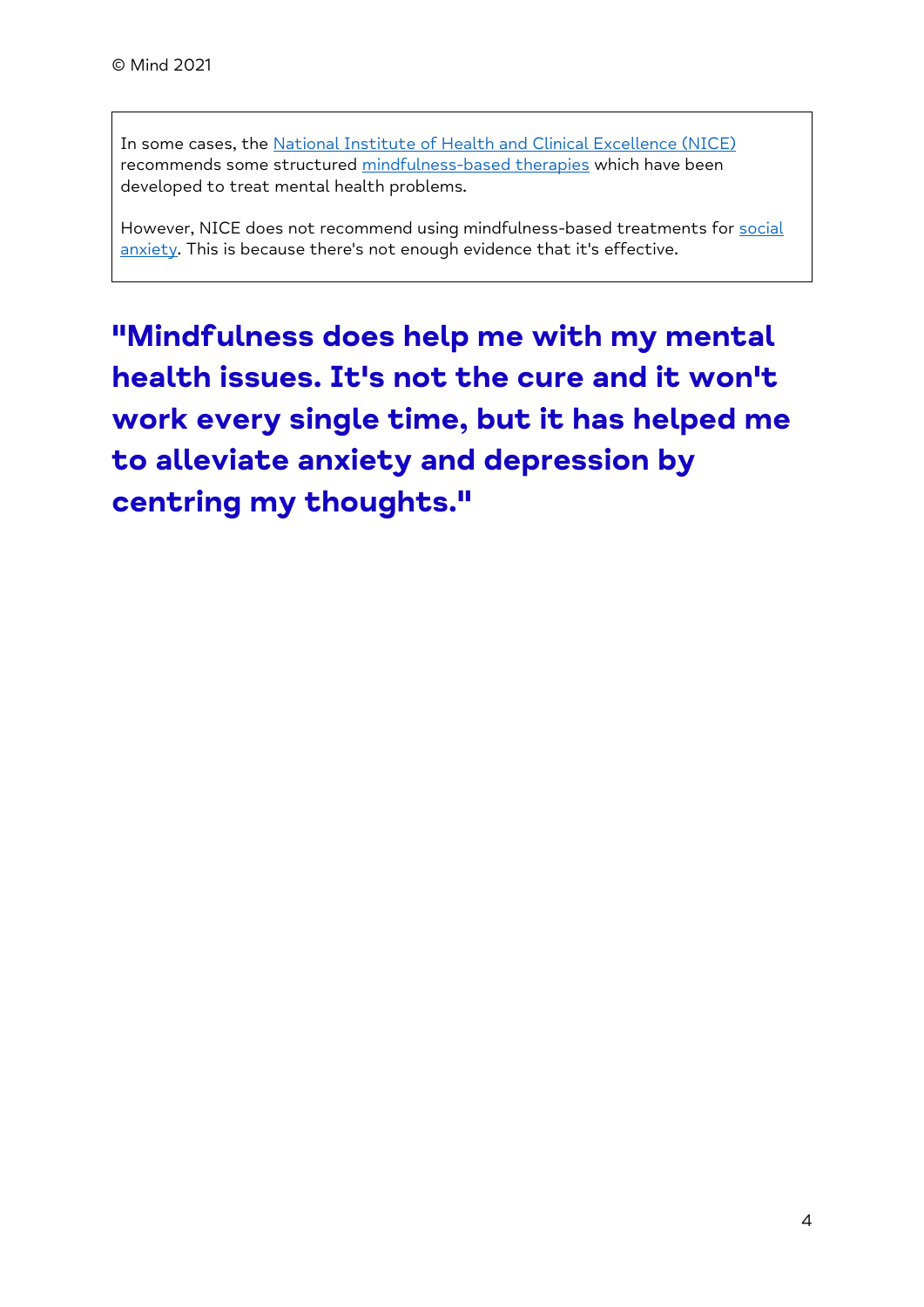# <span id="page-4-0"></span>**Mindfulness exercises and tips**

This page covers:

- [Mindfulness exercises you can try](https://www.mind.org.uk/information-support/drugs-and-treatments/mindfulness/mindfulness-exercises-tips/#MindfulnessExercisesToTry)
- [How to get the most from mindfulness](https://www.mind.org.uk/information-support/drugs-and-treatments/mindfulness/mindfulness-exercises-tips/#TipsOnGettingTheMostFromMindfulnessExercises)

### **Mindfulness exercises you can try**

If you want to try mindfulness, you don't need any special equipment for the following exercises:

- **Mindful eating.** This involves paying attention to the taste, sight and textures of what you eat. Try this when drinking a cup of tea or coffee for example. You could focus on the temperate, how the liquid feels on your tongue, how sweet it tastes or watch the steam that it gives off.
- **Mindful moving, walking or running.** While exercising, try focusing on the feeling of your body moving. If you go for a mindful walk, you might notice the breeze against your skin, the feeling of your feet or hands against different textures on the ground or nearby surfaces, and the different smells around you.
- **Body scan.** This is where you move your attention slowly through different parts of your body. Start from the top of your head and move all the way down to the end of your toes. You could focus on feelings of warmth, tension, tingling or relaxation of different parts of your body.
- **Mindful colouring and drawing.** Rather than trying to draw something in particular, focus on the colours and the sensation of your pencil against the paper. You could use a mindfulness colouring book or download mindfulness [colouring images.](https://www.justcolor.net/)
- **Mindful meditation.** This involves sitting quietly to focus on your breathing, thoughts, sensations in your body or things you can sense around you. Try to bring your attention back to the present if your mind starts to wander. Many people also find that yoga helps them to concentrate on their breathing and focus on the present moment. For more information on meditation and yoga, see our page on [types of complementary and alternative therapies.](https://www.mind.org.uk/information-support/drugs-and-treatments/complementary-and-alternative-therapies/list-of-complementary-alternative-therapies/)

The above examples are not the only ways you can practise mindfulness. So many activities can be done mindfully. Different things work for different people, so if you don't find one exercise useful, try another. You can also try adapting them to suit you and make them easier to fit in with your daily life, such as mindfully cooking dinner or folding laundry.

Some people find practising mindfulness in nature can have extra benefits – for suggestions, see our page on [ideas to try in nature.](https://www.mind.org.uk/information-support/tips-for-everyday-living/nature-and-mental-health/ideas-to-try-in-nature/) For more general examples of exercises to try, see our page on [relaxation exercises.](https://www.mind.org.uk/information-support/tips-for-everyday-living/relaxation/relaxation-exercises/)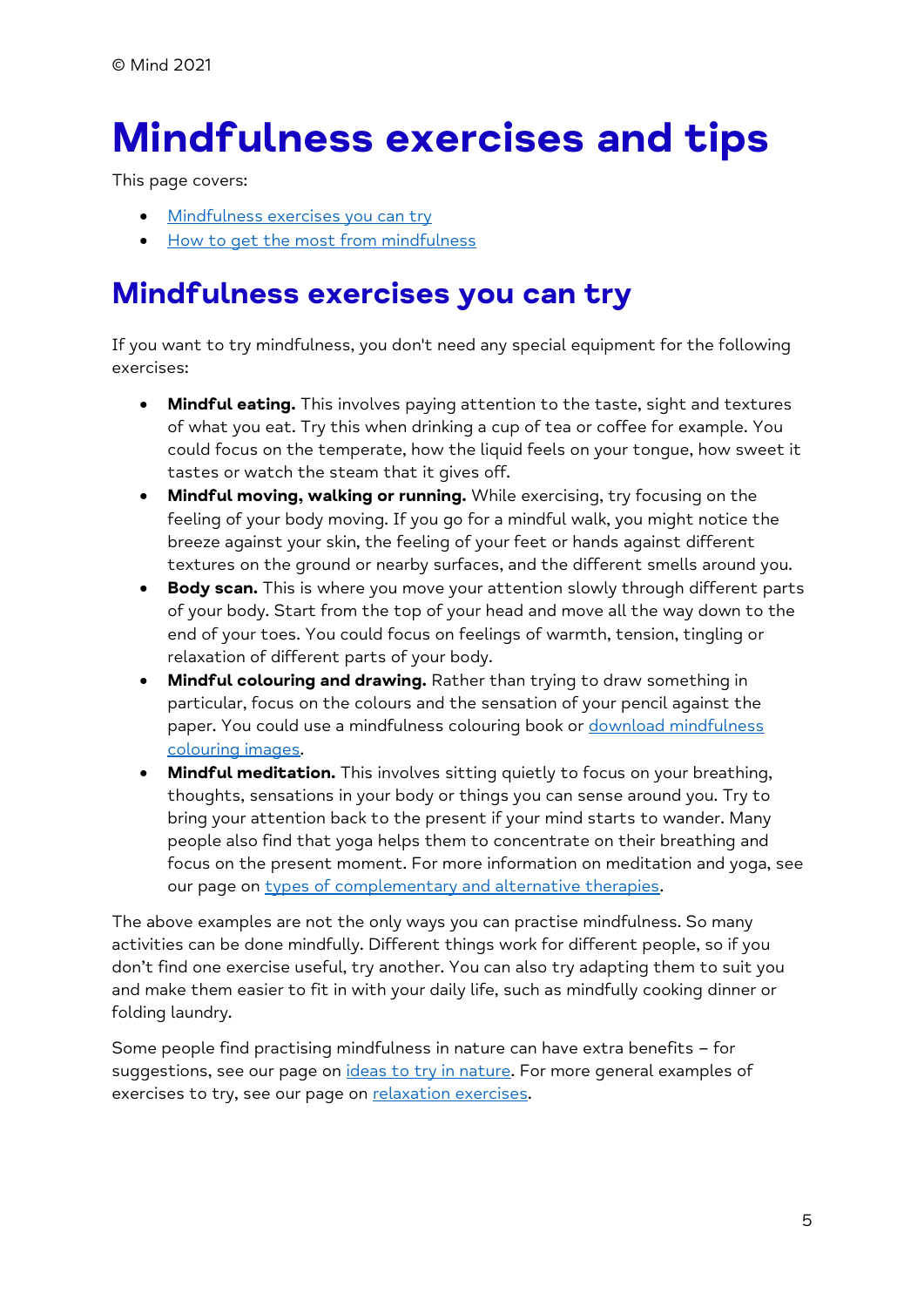# **"The mindfulness colouring really helps me unwind and relax in the evening. It promotes better sleep and I go to bed feeling ready to rest rather than anxious and wired."**

#### **Mindful eating**

In this video, Jonny explains how you might try a mindful eating exercise. This video is two minutes and fifty-one seconds long.

[Watch the video](https://youtu.be/aZ-fp6qws8Q) on YouTube

[Read a transcript of the video](https://www.mind.org.uk/media/9584/mindfulness-mindful-eating-video-transcription.pdf)

## **Tips on getting the most from mindfulness**

To get the most out of mindfulness exercises, try your best to:

- **Pay attention.** Focus on things you can see, hear, smell, taste or touch. For example, when you take a shower, make a special effort to really pay attention to how the water feels on your skin.
- **Take notice.** When your mind wanders, which is just what minds do, simply notice where your thoughts have drifted to. Some people find it helpful to name and acknowledge the feelings and thoughts that come up. For example, you could think to yourself 'this is a feeling of anger', or 'here is the thought that I'm not good enough'.
- **Be aware and accepting.** Notice and be aware of the emotions you are feeling or sensations in your body. You don't need to try and get rid of any feelings or thoughts. Try to observe and accept these feelings with friendly curiosity, and without judgement.
- **Choose to return.** Choose to bring your attention back to the present moment. You could do this by focusing on your breathing or another sensation in your body. Or you could focus on your surroundings – what you can see, hear, smell, touch or taste.
- **Be kind to yourself.** Remember that mindfulness can be difficult and our minds will always wander. Try not to be critical of yourself. When you notice your mind wandering, you can just gently bring yourself back to the exercise.

# **"It sounded like a big undertaking but I was keen to get started. It felt like I might be**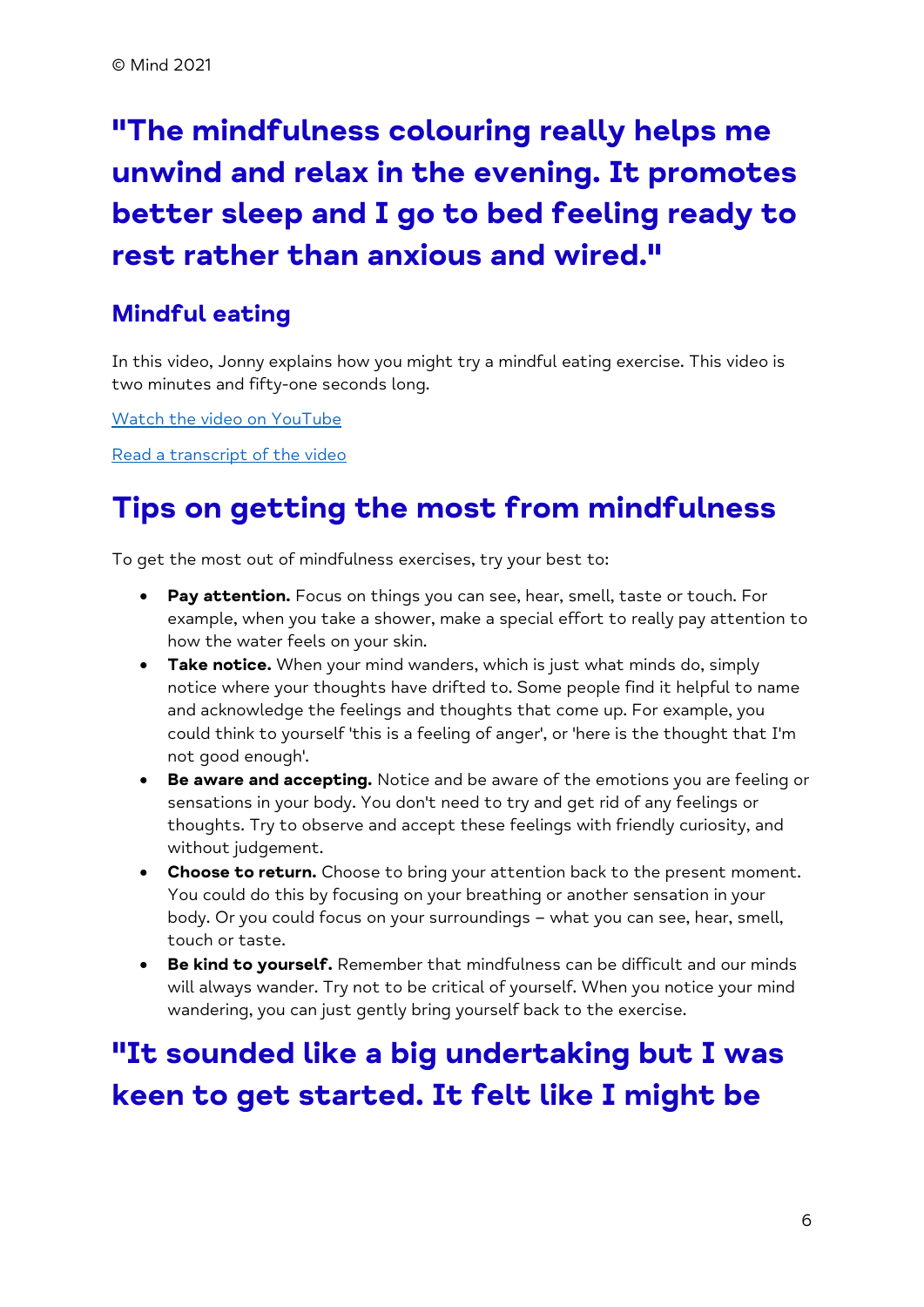# **about to discover something new about how my mind works."**

#### **Practical tips for mindfulness**

To get more out of mindfulness exercises, there are some practical things you can try to help improve your experience:

- **Set aside regular time to practise.** Regular, short periods of mindfulness can work better than occasional long ones. If you struggle to find the time, try choosing one or two things you already do daily, and do them mindfully. For example, you could practise mindfulness while doing the washing up or taking a shower.
- **Make yourself comfortable.** It can help to do mindfulness in a space where you feel safe, comfortable and won't be easily distracted. Some people also find that it helps to be outdoors or surrounded by nature.
- **Take it slowly.** Try to build up your practice bit by bit. You don't need to set ambitious goals or put pressure on yourself. Remember, you're learning a new skill that will take time to develop.
- **Don't worry about whether you're doing it right.** Try not to worry about doing the exercises correctly. Focus on using them in the ways that are most helpful for you. Many people find it takes a while to feel comfortable doing mindfulness exercises.

**"Mindfulness makes me feel safe because even when I can't access my counsellors, carers, medication and relapse prevention plan, mindfulness is still there. Nothing can take it away."**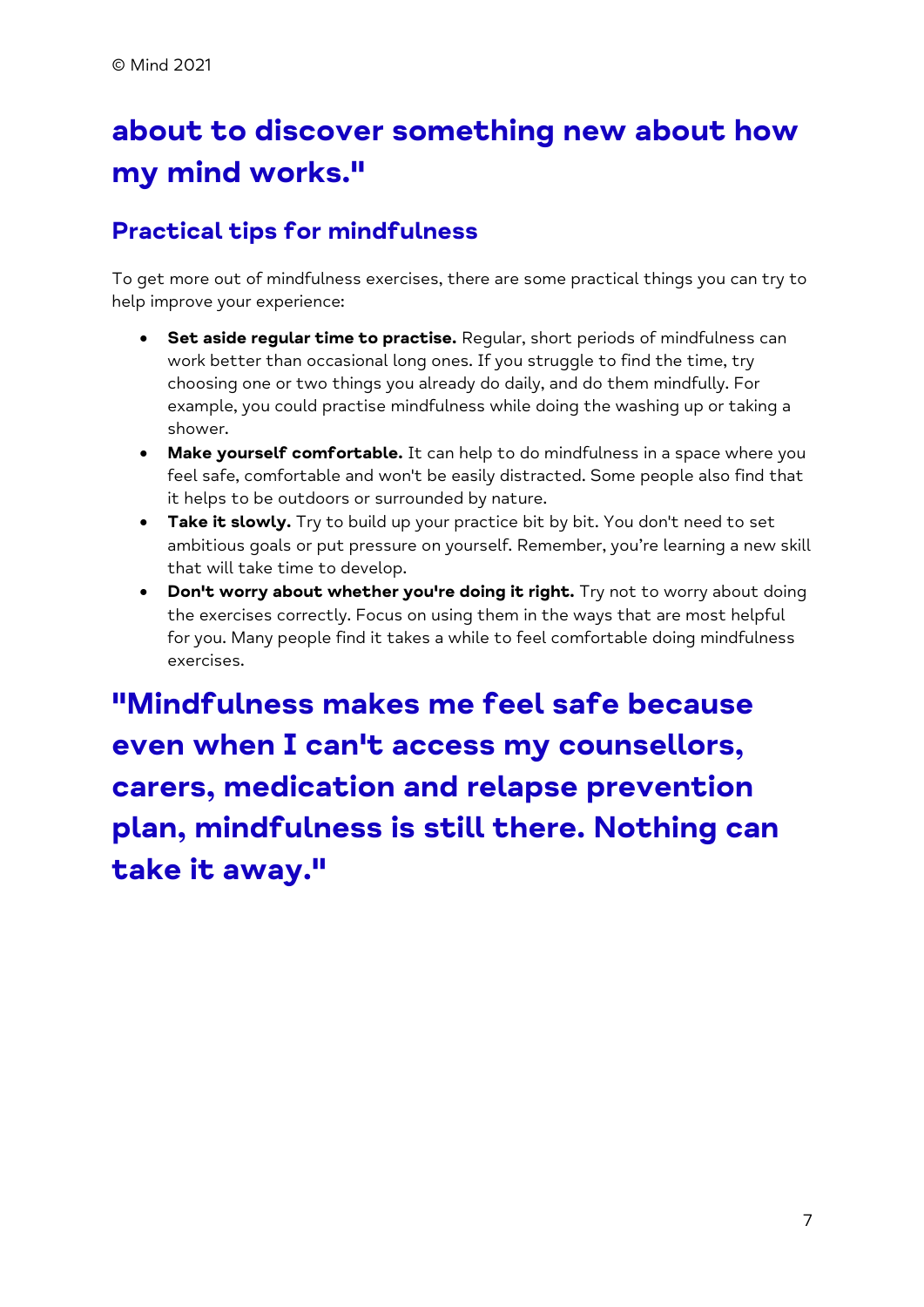# <span id="page-7-0"></span>**How and where to learn mindfulness**

There are many ways you can learn mindfulness, which come in different formats. This page covers:

- [Introductory courses, taster sessions and groups](https://www.mind.org.uk/information-support/drugs-and-treatments/mindfulness/how-to-learn-mindfulness/#IntroductoryCoursesTasterSessionsAndGroups)
- [Formal mindfulness courses \(MBCT and MBSR\)](https://www.mind.org.uk/information-support/drugs-and-treatments/mindfulness/how-to-learn-mindfulness/#FormalMindfulnessCoursesMBCTAndMBSR)
- [One-to-one private sessions](https://www.mind.org.uk/information-support/drugs-and-treatments/mindfulness/how-to-learn-mindfulness/#OneToOnePrivateSessions)
- [Buddhist mindfulness courses](https://www.mind.org.uk/information-support/drugs-and-treatments/mindfulness/how-to-learn-mindfulness/#BuddhistMindfulnessCourses)
- [Self-guided resources](https://www.mind.org.uk/information-support/drugs-and-treatments/mindfulness/how-to-learn-mindfulness/#SelfGuidedResources)

# **Check your mindfulness teacher's qualifications**

Mindfulness course should always be delivered by an appropriate person. Check your teacher is listed by the British Association of Mindfulness-Based Approaches [\(BAMBA\).](https://bamba.org.uk/) This shows that they are:

- properly trained
- hold insurance
- are supervised by another experienced professional.

**"Sometimes mindfulness makes you turn towards things you would normally avoid. That can be challenging. But if you have an experienced mindfulness teacher they can help you to pace yourself."**

# **Introductory courses, taster sessions and groups**

If you choose to learn mindfulness with an introductory course, this type of option:

- can range from a one-day course to an eight-week course
- is typically very structured and will go through basic concepts and exercises
- may be tailored to particular groups, such as students, people serving in the military or people with a particular diagnosis.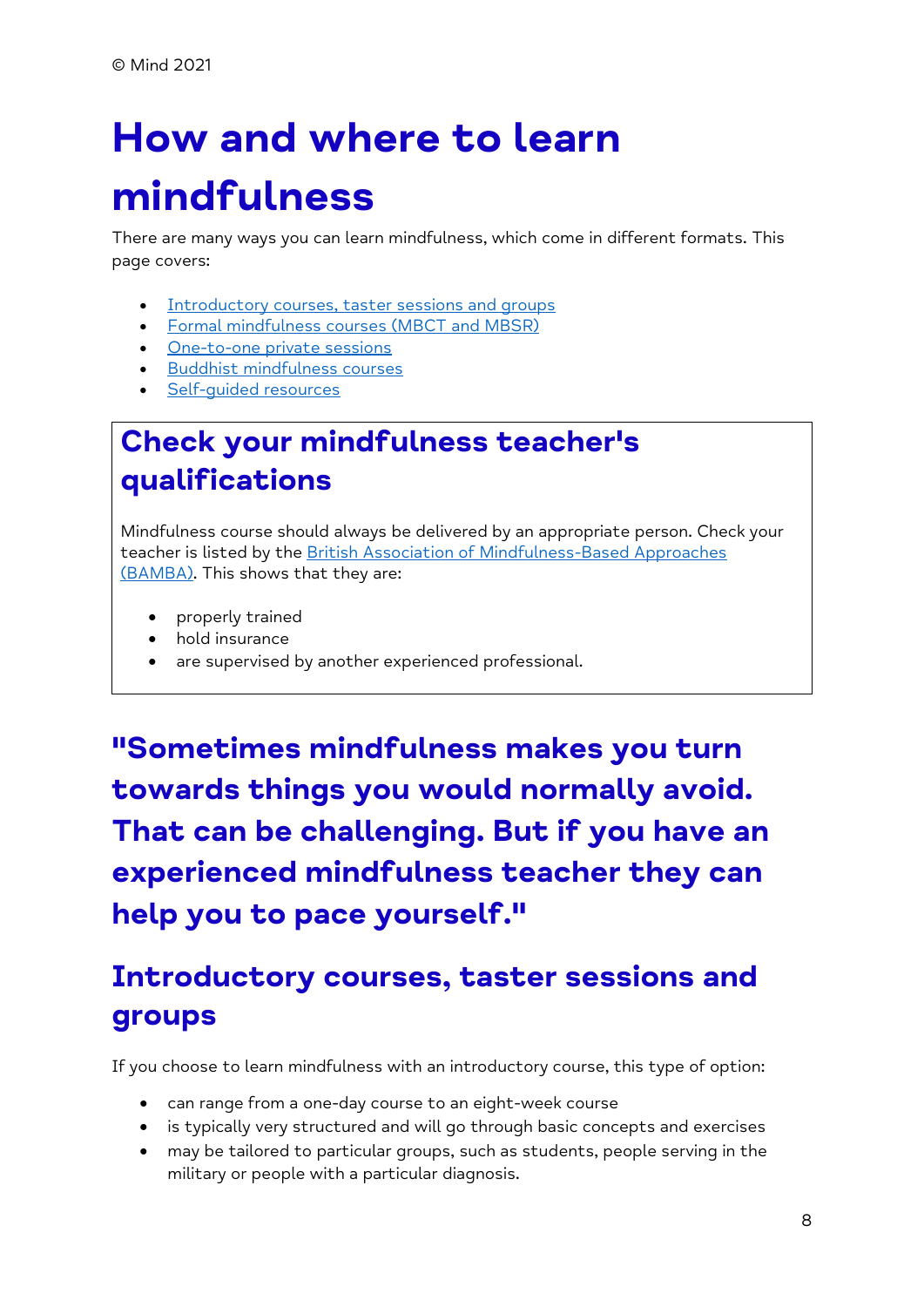Brief taster sessions and informal mindfulness groups are also common.

#### **How to find introductory courses, taster sessions and groups**

You might find that these are organised through your place of work or education, or a local library or community centre.

Some [local Mind branches](https://www.mind.org.uk/information-support/local-minds/) may run mindfulness courses and groups. For a fee, some [private teachers](https://www.mind.org.uk/information-support/drugs-and-treatments/mindfulness/how-to-learn-mindfulness/#OneToOnePrivateSessions) may also offer introductory courses.

# **"I went on a mindfulness course once a week for about eight weeks. It covered body mindfulness, mindful eating, mindful walking, mindful environmental awareness and more."**

# **Formal mindfulness courses (MBCT and MBSR)**

Some structured mindfulness therapy programmes have been developed to treat specific problems. The most well-established courses are:

- **Mindfulness-based cognitive therapy (MBCT)** for [depression](https://www.mind.org.uk/information-support/types-of-mental-health-problems/depression/) and [anxiety.](https://www.mind.org.uk/information-support/types-of-mental-health-problems/anxiety-and-panic-attacks/)
- Mindfulness-based stress reduction (MBSR) for general [stress.](https://www.mind.org.uk/information-support/types-of-mental-health-problems/stress/) It can also help you manage long-term health conditions.

In some cases the NHS recommends these treatments, as studies show that they can work well. But availability on the NHS varies across the country and waiting lists can be long.

Different courses may have slightly different structures, but in general they:

- are delivered by **qualified practitioners**
- last for a **fixed number of sessions**, across a specific time frame typically a two-hour session, every week for eight weeks, although some courses may offer shorter introductory sessions
- involve **group work and group discussion**, but you can usually contribute as much as you feel comfortable with
- include a **mixture of meditation and daily mindfulness exercises**, which you're asked to practise between sessions.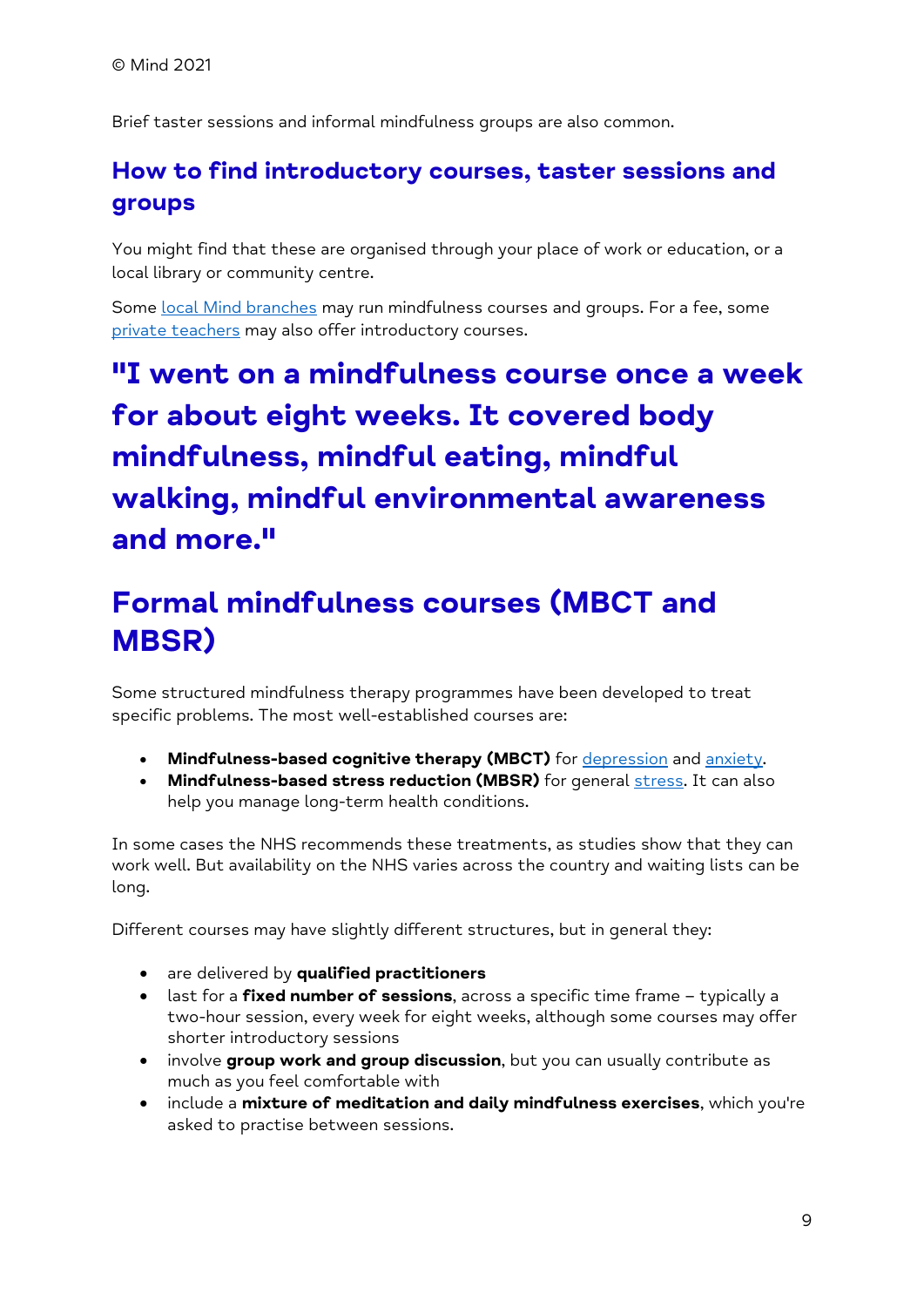Some other types of talking therapies use mindfulness techniques, such as dialectical [behaviour therapy \(DBT\).](https://www.mind.org.uk/information-support/drugs-and-treatments/talking-therapy-and-counselling/dialectical-behaviour-therapy-dbt/)

#### **How to find formal mindfulness courses**

To find a formal mindfulness course near you, you can:

- arrange to [talk to your GP](https://www.mind.org.uk/information-support/guides-to-support-and-services/seeking-help-for-a-mental-health-problem/talking-to-your-gp/)
- search via the online [NHS service finder](https://www.nhs.uk/service-search)
- look in the [private sector,](https://www.mind.org.uk/information-support/drugs-and-treatments/mindfulness/how-to-learn-mindfulness/#OneToOnePrivateSessions) but this will cost money.

You can find out more on the **MBCT** website, or see our pages on cognitive behavioural [therapy \(CBT\)](https://www.mind.org.uk/information-support/drugs-and-treatments/talking-therapy-and-counselling/cognitive-behavioural-therapy-cbt/) and [talking therapy and counselling.](https://www.mind.org.uk/information-support/drugs-and-treatments/talking-therapy-and-counselling/cognitive-behavioural-therapy-cbt/)

# **"As the course starts, it isn't always clear exactly how it will help. The encouragement to just do something, to put one foot in front of the other without thinking about it and questioning it too much can be really helpful."**

### **One-to-one private sessions**

For a fee, some mindfulness teachers offer one-to-one sessions through the private [sector.](https://www.mind.org.uk/information-support/guides-to-support-and-services/seeking-help-for-a-mental-health-problem/private-sector-care/) Some therapists and counsellors also have mindfulness training and can integrate these techniques into their approach.

One-to-one sessions may be expensive. But they are more likely to be tailored to your particular situation and won't include group work.

#### **How to find private sessions**

You can look for a qualified mindfulness teacher or therapist in your local area through:

- the online search tool of the [British Association of Mindfulness-Based](https://bamba.org.uk/)  [Approaches \(BAMBA\),](https://bamba.org.uk/) which only lists qualified teachers
- one of the professional bodies listed in our information on how to find a private [therapist.](https://www.mind.org.uk/information-support/drugs-and-treatments/talking-therapy-and-counselling/how-to-find-a-therapist/#PrivateTherapists)

For more information on things to consider when starting any kind of therapy, see our page [getting the most from therapy.](https://www.mind.org.uk/information-support/drugs-and-treatments/talking-therapy-and-counselling/getting-the-most-from-therapy/)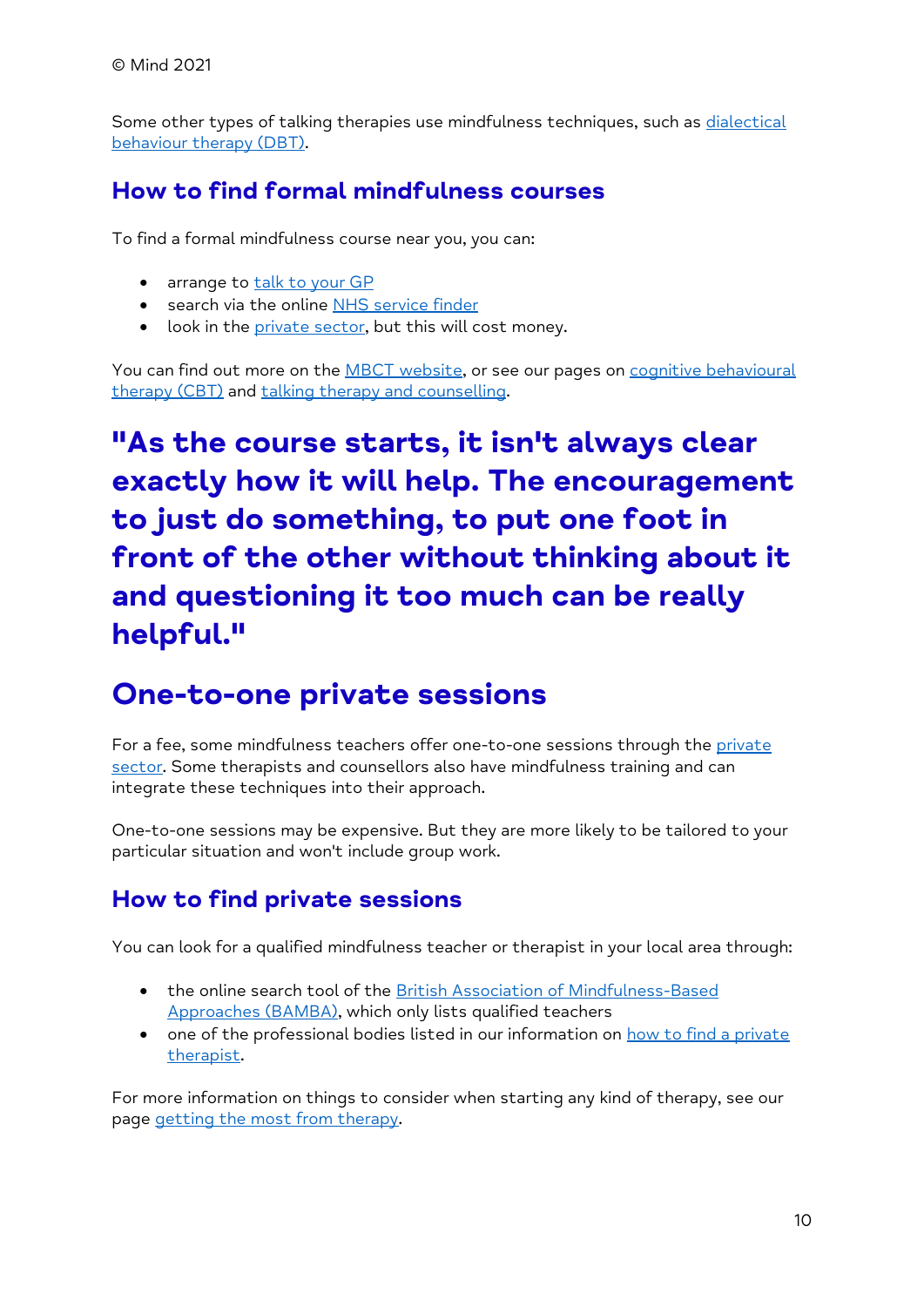### **Buddhist mindfulness courses**

These courses include traditional Buddhist practices of mindful meditation and other mindful techniques, in the context of Buddhist teaching. These are likely to promote general mental wellbeing rather than tailored treatment for specific health problems.

#### **How to find Buddhist mindfulness courses**

These courses are usually taught at Buddhist centres. See [Buddhanet's World Buddhist](http://www.buddhanet.info/wbd/)   $Directory$  to find a Buddhist centre near you. Contact them directly to see what they offer.

### **Self-guided resources**

There are many self-guided resources to help you through different mindfulness exercises. Apps, books and audio – such as CDs and podcasts – are typically less structured than online courses.

Self-help resources have no formal regulation, and vary greatly in quality and cost. This can make it hard to judge what might work for you. But in general, it's a good idea to look for a course or resource that:

- is designed by qualified mindfulness teachers
- gives you clear information about its potential benefits and risks
- provides information about research studies that have explored how effective it is
- is supported by the NHS or a mental health organisation
- has been recommended to you by someone you trust.

Many people practise mindfulness online or use a smartphone app to help. Online resources might be useful when you're feeling less able to engage in face-to-face support.

For support with using digital mental health tools, see our information on staying safe [online.](https://www.mind.org.uk/information-support/tips-for-everyday-living/online-mental-health/safety-privacy/)

#### **How to find self-guided resources**

For books and audio:

- Take a look at the reading lists for mindfulness books on [Reading Well](https://reading-well.org.uk/) and [Overcoming.](https://overcoming.co.uk/37+13047/Books)
- Try visiting your local library or bookshop to find appropriate titles.
- Search for mindfulness podcasts on streaming platforms or online.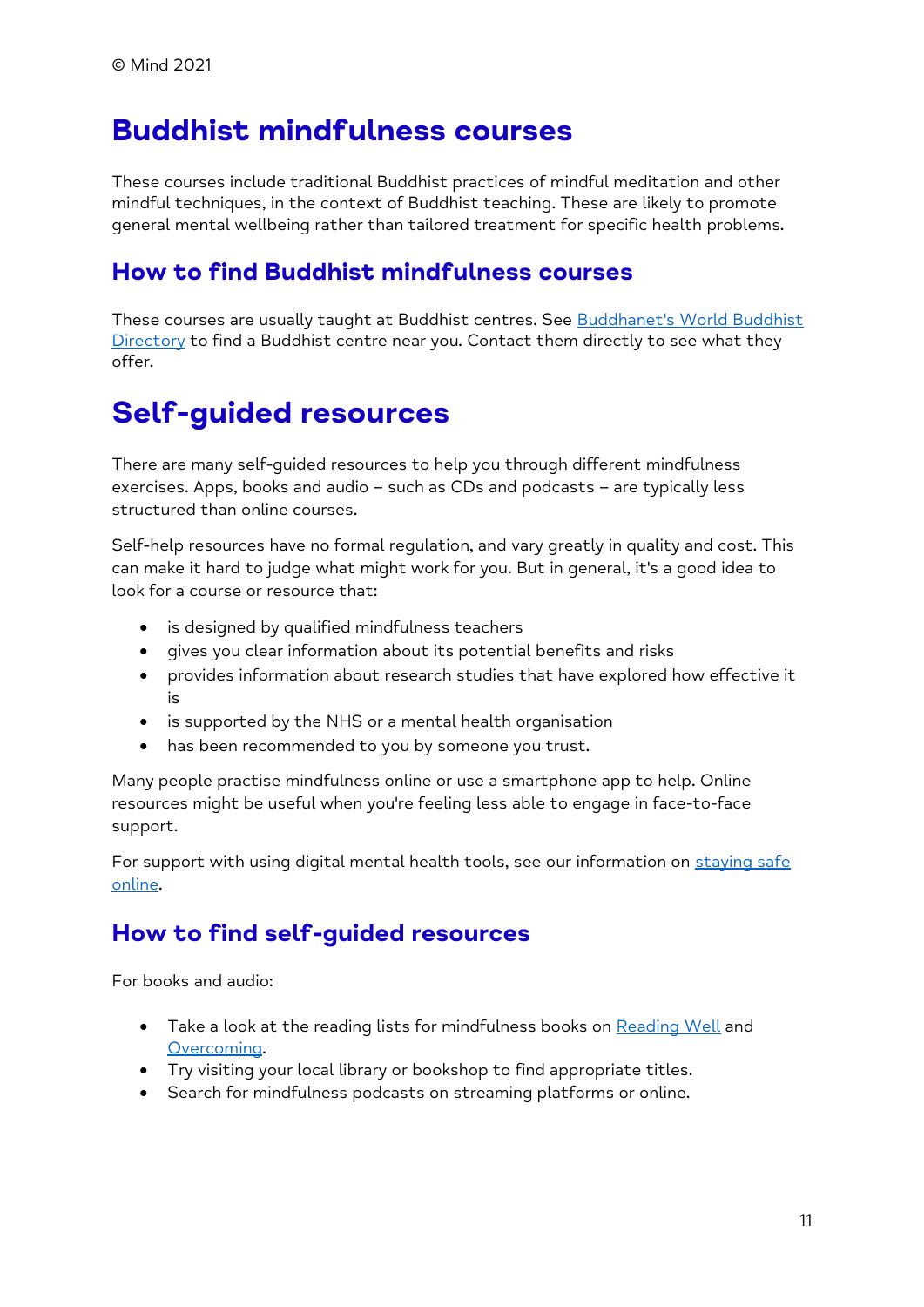For online courses and apps:

- [NHS Digital Apps Library](https://www.nhs.uk/apps-library/searchapps/?query=mindfulness) lists free online courses and apps related to mindfulness.
- [Smiling Mind](https://www.smilingmind.com.au/smiling-mind-app) offers a free mobile app for practising mindfulness exercises.
- [Headspace](https://www.headspace.com/) is a mobile subscription app for mindfulness the free version covers basic exercises.
- [Breathworks](https://www.breathworks-mindfulness.org.uk/) offers mindfulness courses to manage pain, stress and illness. These courses tend to cost money.

For more tips on doing mindfulness by yourself, see our page on [mindfulness exercises.](https://www.mind.org.uk/information-support/drugs-and-treatments/mindfulness/mindfulness-exercises-tips/)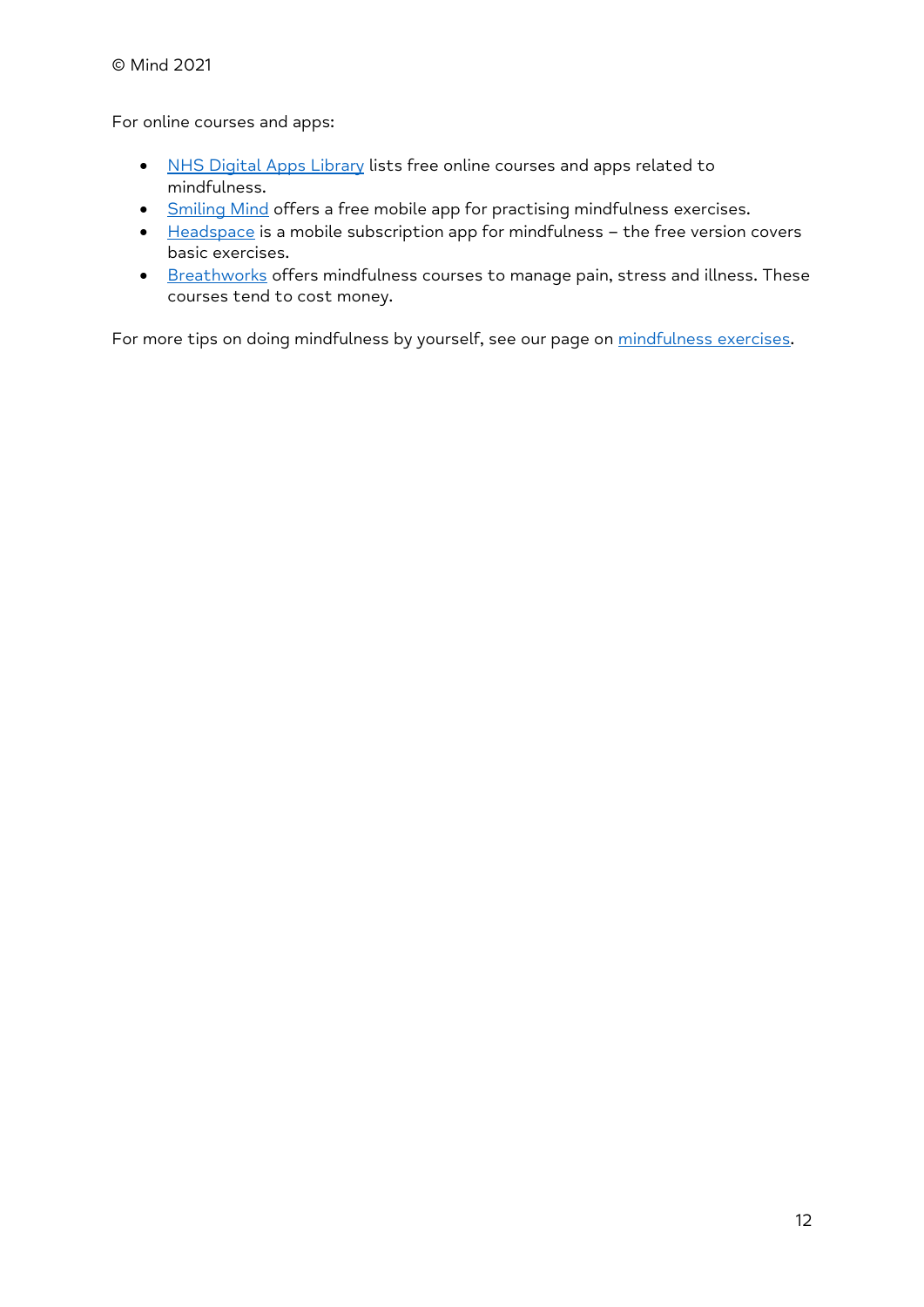# <span id="page-12-0"></span>**Is mindfulness right for me?**

Although anyone can try it, being mindful isn't always easy to do. It can take practice, and might not be right for everyone. There is a lot of information available about mindfulness, which can feel overwhelming or confusing.

This page covers:

- [Practical considerations](https://www.mind.org.uk/information-support/drugs-and-treatments/mindfulness/is-mindfulness-right-for-me/#PracticalConsiderations)
- [Wellbeing considerations](https://www.mind.org.uk/information-support/drugs-and-treatments/mindfulness/is-mindfulness-right-for-me/#WellbeingConsiderations)
- [What if mindfulness doesn't work for me?](https://www.mind.org.uk/information-support/drugs-and-treatments/mindfulness/is-mindfulness-right-for-me/#WhatIfMindfulnessDoesntWorkForMe)

# **Practical considerations**

When thinking about whether mindfulness is right for you, there are some practical considerations. It might help to think about the following before you try it out:

- **How do I want to learn mindfulness?** There are lots of ways to learn mindfulness, and they won't all suit everyone. For more information about your options, see our page on [how and where to learn mindfulness.](https://www.mind.org.uk/information-support/drugs-and-treatments/mindfulness/how-to-learn-mindfulness/)
- **How much will it cost?** Many everyday [mindfulness exercises](https://www.mind.org.uk/information-support/drugs-and-treatments/mindfulness/mindfulness-exercises-tips/) are free to do, but formal courses, apps and learning materials may cost money.
- **Can I fit this practice into my life?** It is helpful to practise mindfulness regularly. Think about what times might work best for you. If you're attending a [mindfulness course,](https://www.mind.org.uk/information-support/drugs-and-treatments/mindfulness/how-to-learn-mindfulness/#FormalMindfulnessCoursesMBCTAndMBSR) you might also have to travel to weekly sessions, which can be demanding.

# **Wellbeing considerations**

For your physical and mental health, it might help to think about the following before trying mindfulness:

- **Are the exercises safe for me to do?** Some may involve sitting still for long periods of time and focusing on your breath, which might not be suitable for everyone. For example, if you have mobility issues or breathing problems. Talk to [your GP](https://www.mind.org.uk/information-support/guides-to-support-and-services/seeking-help-for-a-mental-health-problem/talking-to-your-gp/) or a trained mindfulness teacher if you have any concerns.
- **Am I prepared to acknowledge my difficult thoughts?** This can sometimes be distressing and could make you feel worse at first. If you find the exercises hard to do, then it's best to get advice from a trained professional.
- **Is mindfulness the right tool for my problems?** Mindfulness tends to be quite a general wellbeing tool. If you want to work on a specific issue, you might find a more focused treatment helps more. You might however find it useful to try mindfulness while waiting to receive another treatment.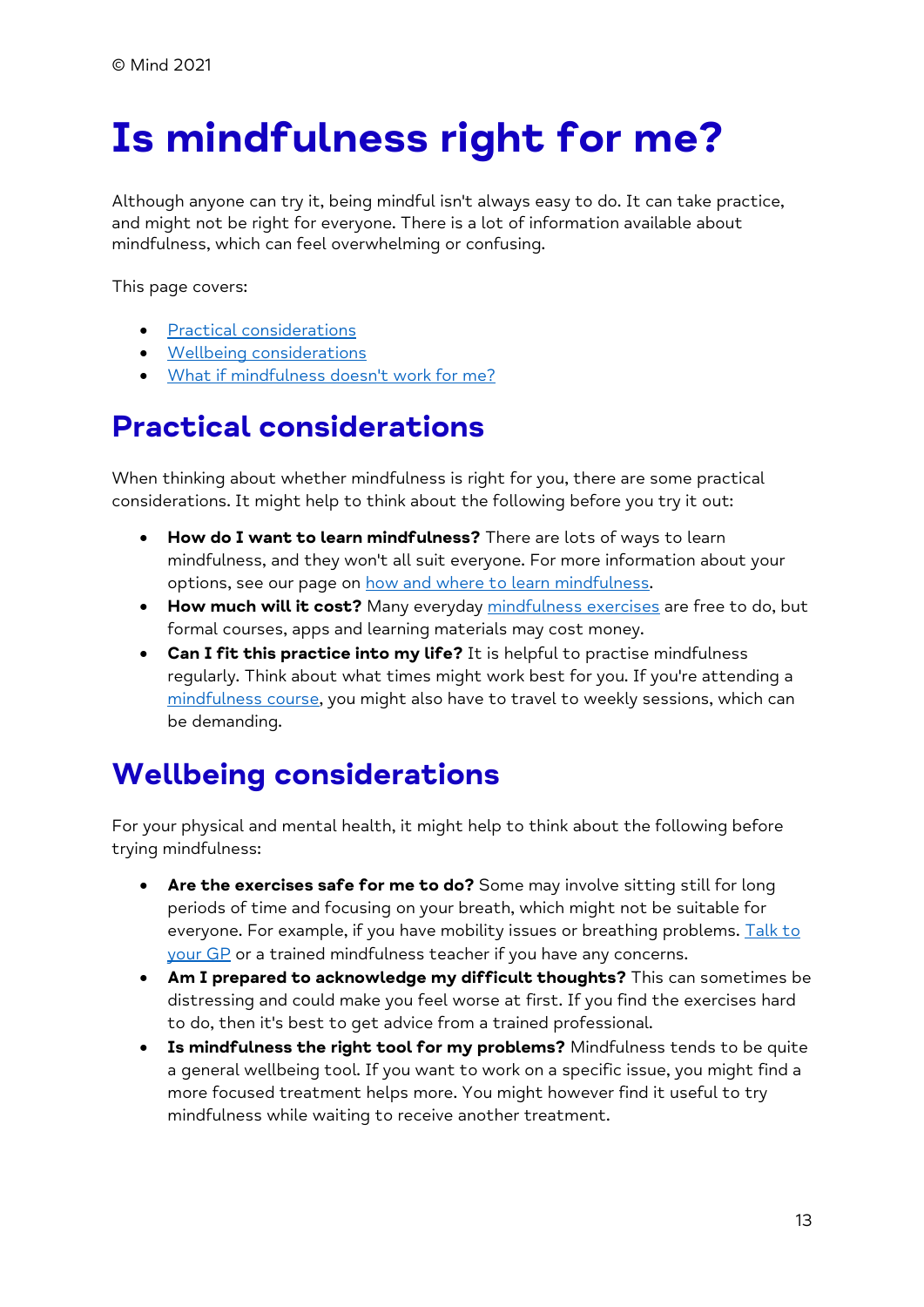• **Am I well enough to start something new right now?** If you're feeling very unwell, trying to learn a new skill might feel overwhelming. You might need more [treatment and support](https://www.mind.org.uk/information-support/drugs-and-treatments/) in place before you can begin.

# **"Sometimes mindfulness puts me in touch with feelings I've been pushing away. In the long term that's better but at the time it can be really distressing."**

## **What if mindfulness doesn't work for me?**

Although some people find mindfulness helpful, not everyone does. Mindfulness might not be the best option for you. Or it might help you at some times and not others. If you've tried something and it hasn't helped, it's important not to blame yourself.

Looking after your mental health can be really difficult, especially when you're not feeling well. It can take time and may not be straightforward. But many people find that with the right combination of treatments, self-care and support, it is possible to feel better.

For other options you can explore, see our pages on **looking after your wellbeing** and [seeking help for a mental health problem.](https://www.mind.org.uk/information-support/guides-to-support-and-services/seeking-help-for-a-mental-health-problem/)

**"When I'm in a particularly unwell state mindfulness is not beneficial, as I cannot bring myself into the present at all."**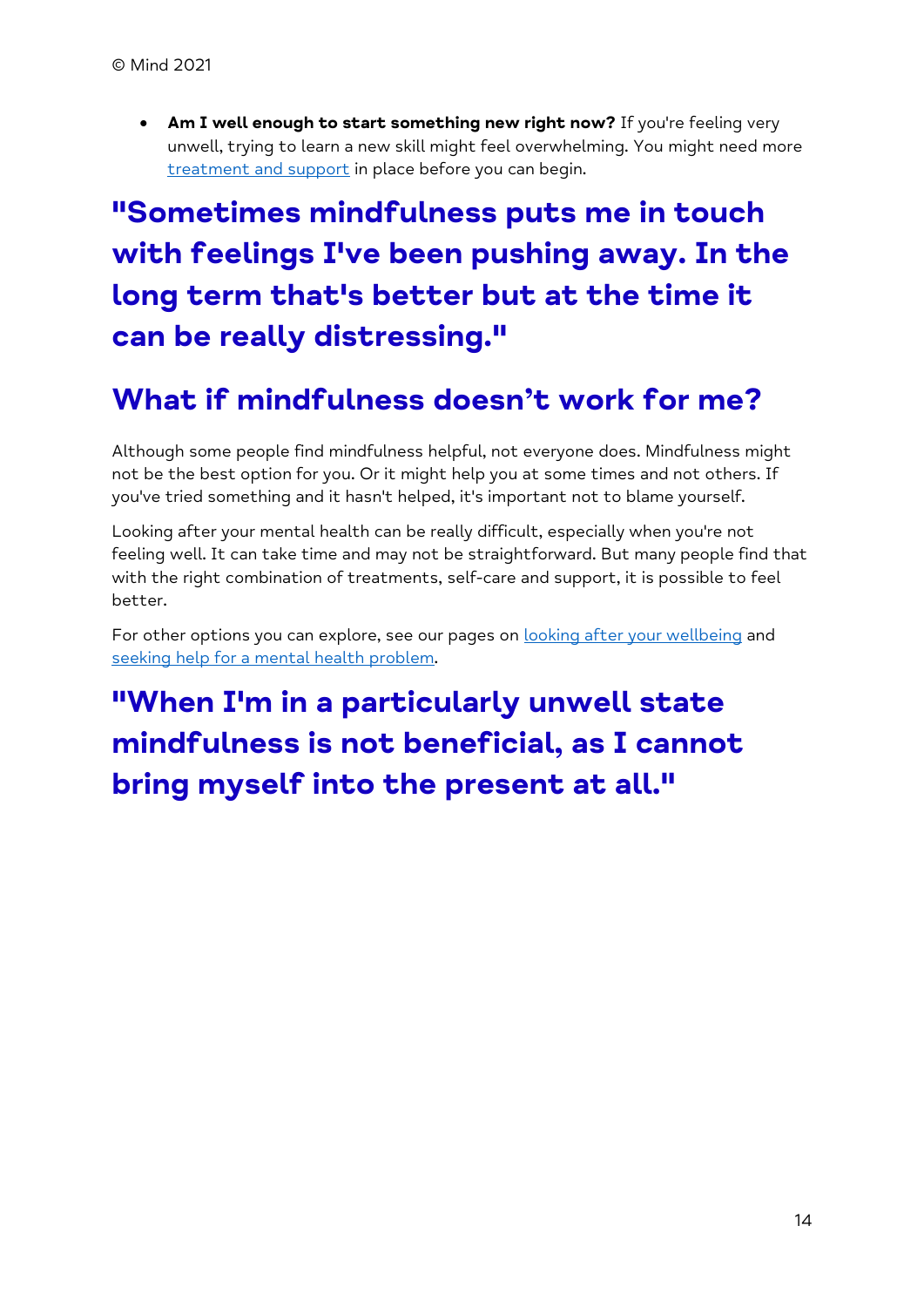# <span id="page-14-0"></span>**Useful contacts for mindfulness**

# **Mind's services**

- [Mind's helplines](https://www.mind.org.uk/information-support/helplines/) provide information and support by phone and email.
- [Local Minds](https://www.mind.org.uk/about-us/local-minds/) offer face-to-face services across England and Wales. These services include talking therapies, peer support and advocacy.
- [Side by Side](https://www.mind.org.uk/information-support/side-by-side-our-online-community/) is Mind's support online community for anyone experiencing a mental health problem.

## **Other organisations for mindfulness**

#### **Breathworks**

#### [breathworks-mindfulness.org.uk](https://www.breathworks-mindfulness.org.uk/)

Provides mindfulness courses and resources to help with long-term conditions, including pain and stress.

#### **British Association of Mindfulness-Based Approaches (BAMBA)**

#### [bamba.org.uk](https://www.bamba.org.uk/)

Network for mindfulness-based teacher training organisations. Includes a searchable list of mindfulness teachers.

#### **Buddhanet**

[buddhanet.net](http://www.buddhanet.net/) Information about Buddhism, including a directory of local groups.

#### **Mindfulness-based Cognitive Therapy (MBCT)**

#### [mbct.co.uk](http://www.mbct.co.uk/)

Information about mindfulness-based cognitive therapy (MBCT) including online resources.